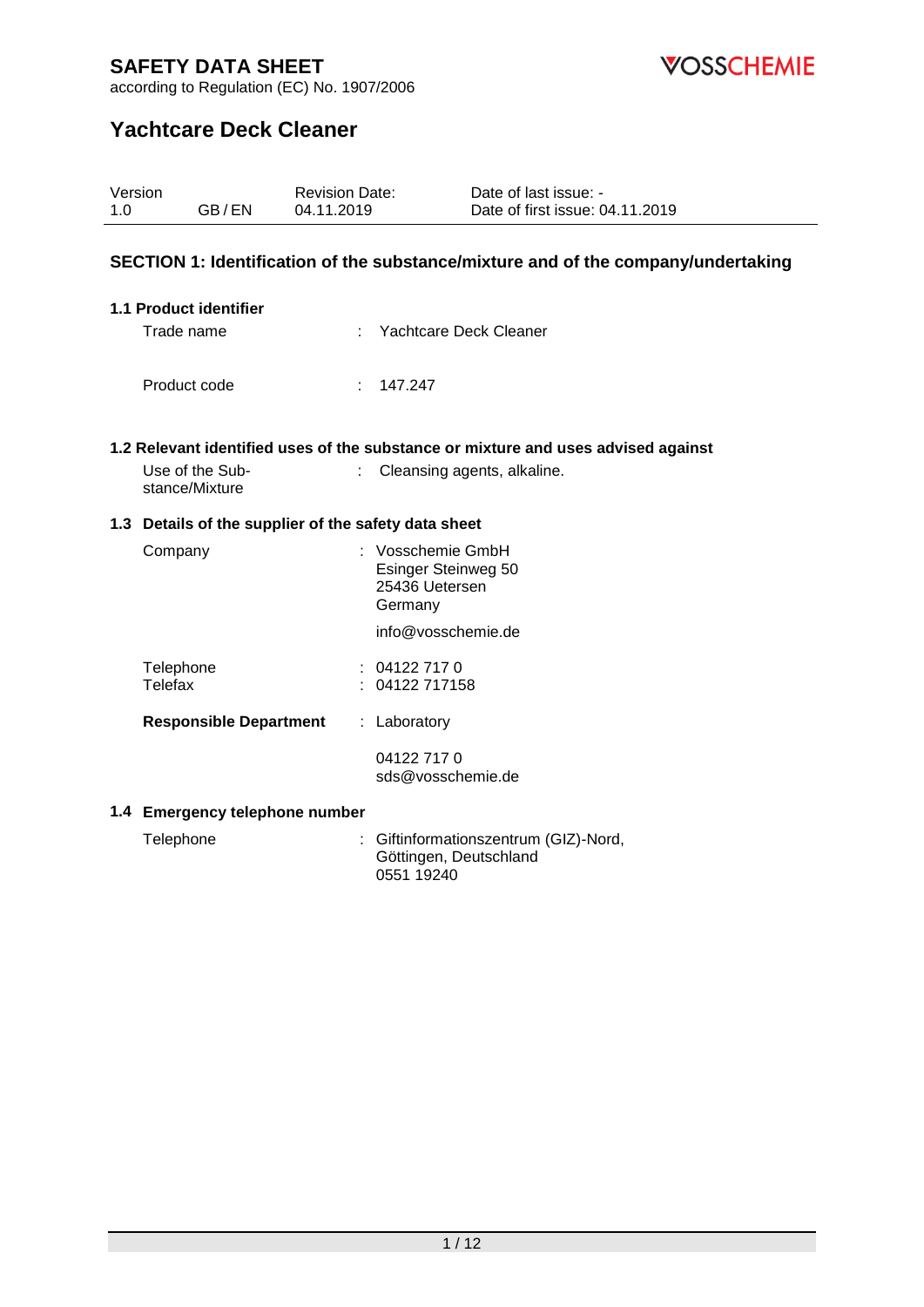**VOSSCHEMIE** 

according to Regulation (EC) No. 1907/2006

## **Yachtcare Deck Cleaner**

| Version |       | <b>Revision Date:</b> | Date of last issue: -           |
|---------|-------|-----------------------|---------------------------------|
| -1.0    | GB/EN | 04.11.2019            | Date of first issue: 04.11.2019 |

## **SECTION 2: Hazards identification**

### **2.1 Classification of the substance or mixture**

### **Classification (REGULATION (EC) No 1272/2008)**

Serious eye damage, Category 1 H318: Causes serious eye damage.

#### **2.2 Label elements**

| Labelling (REGULATION (EC) No 1272/2008) |  |                    |                                                                                                                                                                                                                  |  |
|------------------------------------------|--|--------------------|------------------------------------------------------------------------------------------------------------------------------------------------------------------------------------------------------------------|--|
| Hazard pictograms                        |  |                    |                                                                                                                                                                                                                  |  |
| Signal word                              |  | Danger             |                                                                                                                                                                                                                  |  |
| <b>Hazard statements</b>                 |  | H318               | Causes serious eye damage.                                                                                                                                                                                       |  |
| Precautionary statements                 |  | P101               | If medical advice is needed, have product container or<br>label at hand.                                                                                                                                         |  |
|                                          |  | P <sub>102</sub>   | Keep out of reach of children.                                                                                                                                                                                   |  |
|                                          |  | <b>Prevention:</b> |                                                                                                                                                                                                                  |  |
|                                          |  | P280               | Wear eye protection/ face protection.                                                                                                                                                                            |  |
|                                          |  | Response:          |                                                                                                                                                                                                                  |  |
|                                          |  |                    | $P305 + P351 + P338 + P310$ IF IN EYES: Rinse cautiously<br>with water for several minutes. Remove contact lenses,<br>if present and easy to do. Continue rinsing. Immediate-<br>ly call a POISON CENTER/doctor. |  |

Hazardous components which must be listed on the label: Oxalic acid (dihydrate)

### **2.3 Other hazards**

This substance/mixture contains no components considered to be either persistent, bioaccumulative and toxic (PBT), or very persistent and very bioaccumulative (vPvB) at levels of 0.1% or higher.

### **SECTION 3: Composition/information on ingredients**

#### **3.2 Mixtures**

Chemical nature : Aqueous solution

#### **Components**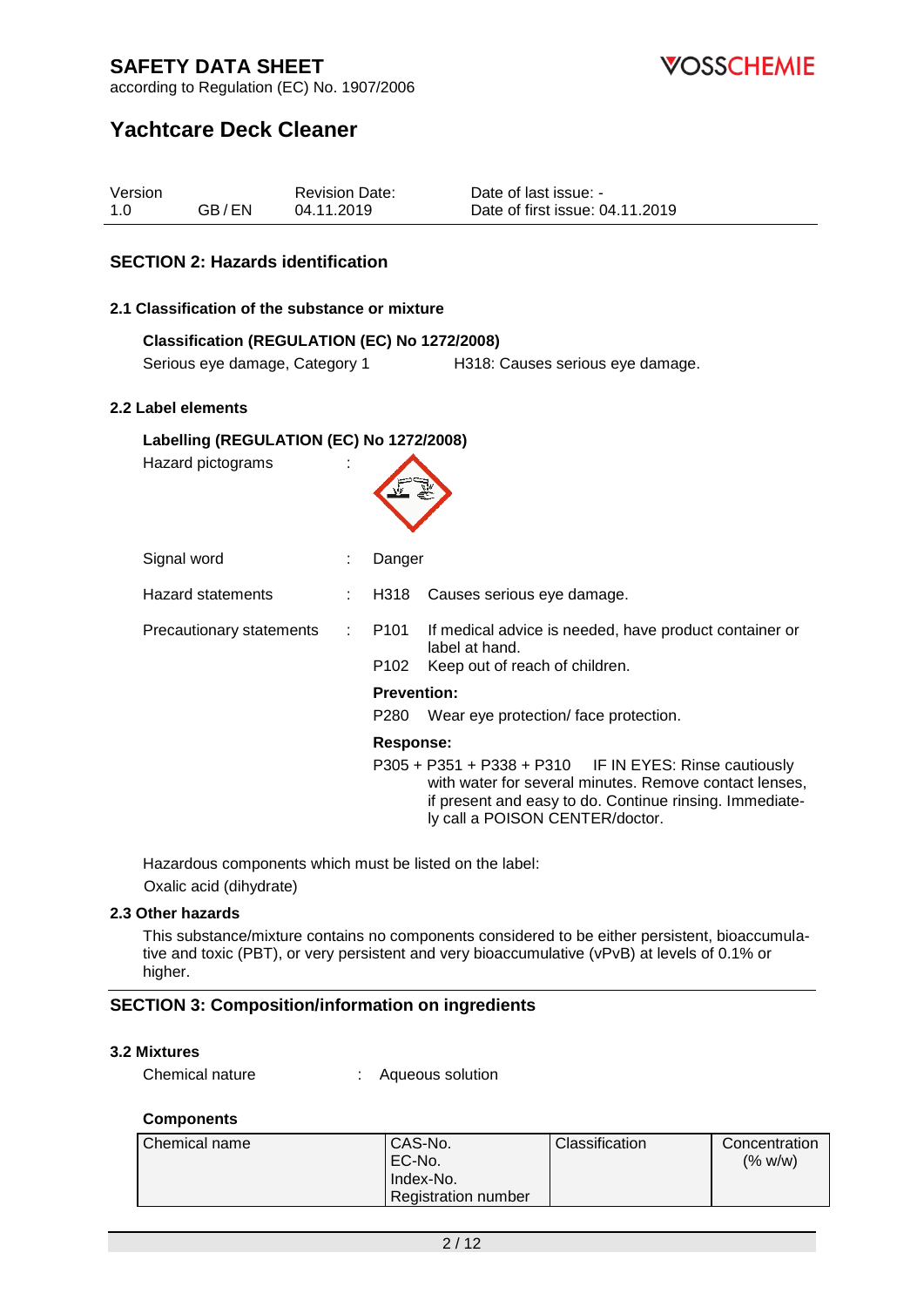

according to Regulation (EC) No. 1907/2006

# **Yachtcare Deck Cleaner**

| Version<br>1.0 | GB/EN                                           | <b>Revision Date:</b><br>04.11.2019 |                                               | Date of last issue: -<br>Date of first issue: 04.11.2019 |                                                              |             |
|----------------|-------------------------------------------------|-------------------------------------|-----------------------------------------------|----------------------------------------------------------|--------------------------------------------------------------|-------------|
|                | Oxalic acid (dihydrate)                         |                                     | 6153-56-6<br>607-006-00-8<br>01-2119534576-33 |                                                          | Acute Tox. 4; H302<br>Acute Tox. 4; H312<br>Eye Dam. 1; H318 | $>= 3 - 10$ |
|                | For explanation of abbreviations see section 16 |                                     |                                               |                                                          |                                                              |             |

For explanation of abbreviations see section 16.

### **SECTION 4: First aid measures**

| 4.1 Description of first aid measures |  |                                                                                                                                                                                     |  |  |
|---------------------------------------|--|-------------------------------------------------------------------------------------------------------------------------------------------------------------------------------------|--|--|
| General advice                        |  | : First aider needs to protect himself.<br>Remove from exposure, lie down.<br>Take off contaminated clothing and shoes immediately.                                                 |  |  |
| If inhaled                            |  | : Move to fresh air.<br>In the case of inhalation of aerosol/mist consult a physician if<br>necessary.                                                                              |  |  |
| In case of skin contact               |  | Wash off immediately with soap and plenty of water while<br>removing all contaminated clothes and shoes.<br>If symptoms persist, call a physician.                                  |  |  |
| In case of eye contact                |  | : In case of eye contact, remove contact lens and rinse imme-<br>diately with plenty of water, also under the eyelids, for at least<br>15 minutes.<br>Call a physician immediately. |  |  |
| If swallowed                          |  | : Clean mouth with water and drink afterwards plenty of water.<br>Do NOT induce vomiting.<br>Call a physician immediately.                                                          |  |  |

### **4.2 Most important symptoms and effects, both acute and delayed**

Risks : Causes serious eye damage.

#### **4.3 Indication of any immediate medical attention and special treatment needed**

## **SECTION 5: Firefighting measures**

# **5.1 Extinguishing media** Suitable extinguishing media : Use extinguishing measures that are appropriate to local circumstances and the surrounding environment. Use water spray, alcohol-resistant foam, dry chemical or carbon dioxide. **5.2 Special hazards arising from the substance or mixture**

| Specific hazards during fire-<br>fighting | : Hazardous decomposition products formed under fire condi-<br>tions.   |
|-------------------------------------------|-------------------------------------------------------------------------|
| Hazardous combustion prod-<br>ucts        | Carbon monoxide, carbon dioxide and unburned hydrocar-<br>bons (smoke). |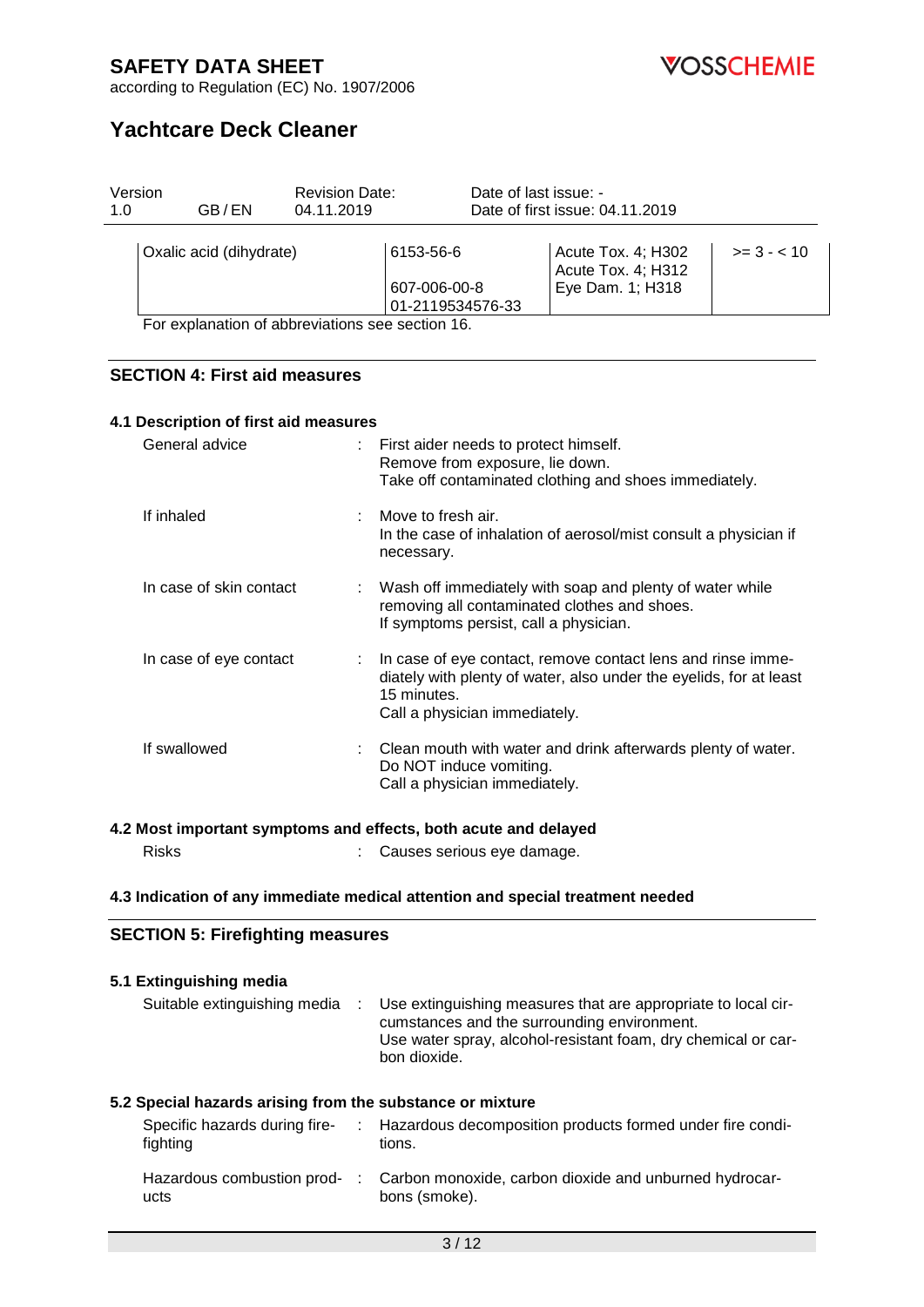

according to Regulation (EC) No. 1907/2006

# **Yachtcare Deck Cleaner**

| 1.0                                                              | Version<br>GB/EN                                   | <b>Revision Date:</b><br>04.11.2019 | Date of last issue: -<br>Date of first issue: 04.11.2019                                                                                                                            |  |  |
|------------------------------------------------------------------|----------------------------------------------------|-------------------------------------|-------------------------------------------------------------------------------------------------------------------------------------------------------------------------------------|--|--|
|                                                                  |                                                    |                                     |                                                                                                                                                                                     |  |  |
|                                                                  |                                                    |                                     |                                                                                                                                                                                     |  |  |
|                                                                  | 5.3 Advice for firefighters                        |                                     |                                                                                                                                                                                     |  |  |
|                                                                  | Special protective equipment :<br>for firefighters |                                     | In the event of fire, wear self-contained breathing apparatus.<br>Use personal protective equipment.                                                                                |  |  |
|                                                                  | Further information                                |                                     | In the event of fire and/or explosion do not breathe fumes.<br>Fire residues and contaminated fire extinguishing water must<br>be disposed of in accordance with local regulations. |  |  |
|                                                                  | <b>SECTION 6: Accidental release measures</b>      |                                     |                                                                                                                                                                                     |  |  |
|                                                                  |                                                    |                                     | 6.1 Personal precautions, protective equipment and emergency procedures                                                                                                             |  |  |
|                                                                  | Personal precautions                               |                                     | First aider needs to protect himself.<br>Use personal protective equipment.<br>Evacuate personnel to safe areas.<br>Avoid contact with skin, eyes and clothing.                     |  |  |
|                                                                  | <b>6.2 Environmental precautions</b>               |                                     |                                                                                                                                                                                     |  |  |
|                                                                  | Environmental precautions                          | ÷                                   | Do not flush into surface water or sanitary sewer system.<br>If the product contaminates rivers and lakes or drains inform<br>respective authorities.                               |  |  |
|                                                                  |                                                    |                                     | 6.3 Methods and material for containment and cleaning up                                                                                                                            |  |  |
|                                                                  | Methods for cleaning up                            |                                     | Dilute with water.<br>Soak up with inert absorbent material (e.g. sand, silica gel,<br>acid binder, universal binder, sawdust).<br>Shovel into suitable container for disposal.     |  |  |
|                                                                  | 6.4 Reference to other sections                    |                                     |                                                                                                                                                                                     |  |  |
|                                                                  | <b>SECTION 7: Handling and storage</b>             |                                     |                                                                                                                                                                                     |  |  |
|                                                                  | 7.1 Precautions for safe handling                  |                                     |                                                                                                                                                                                     |  |  |
|                                                                  | Advice on safe handling                            |                                     | Do not get on skin or clothing.<br>Avoid contact with eyes.                                                                                                                         |  |  |
|                                                                  | Advice on protection against<br>fire and explosion | - 11                                | No special protective measures against fire required.                                                                                                                               |  |  |
| 7.2 Conditions for safe storage, including any incompatibilities |                                                    |                                     |                                                                                                                                                                                     |  |  |
|                                                                  | Requirements for storage<br>areas and containers   |                                     | Store in original container.<br>Keep containers tightly closed in a dry, cool and well-<br>ventilated place.                                                                        |  |  |
|                                                                  | Further information on stor-<br>age conditions     |                                     | Keep away from direct sunlight.                                                                                                                                                     |  |  |
|                                                                  | Advice on common storage                           |                                     | Keep away from food and drink.                                                                                                                                                      |  |  |
|                                                                  |                                                    |                                     | 4/12                                                                                                                                                                                |  |  |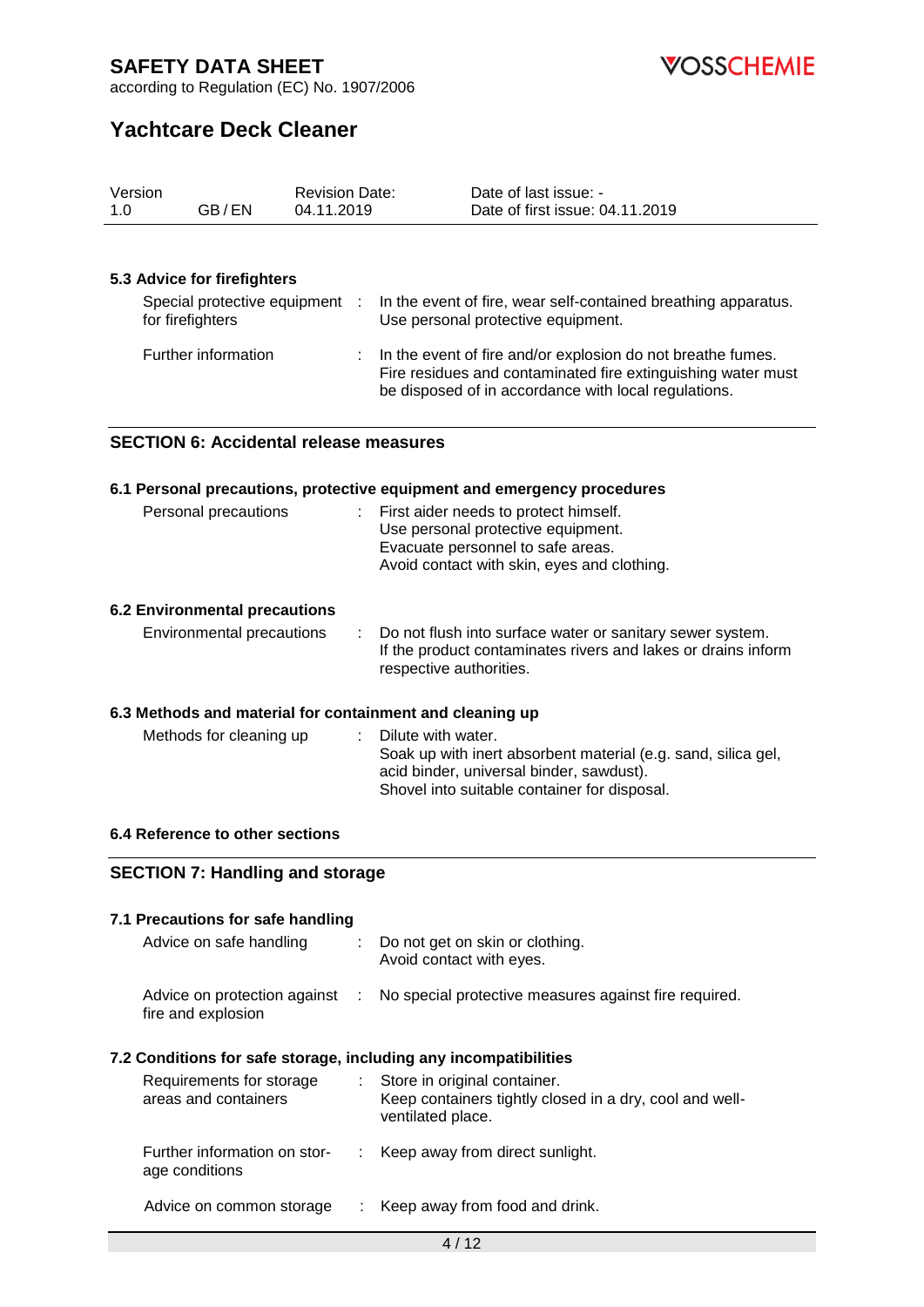**VOSSCHEMIE** 

according to Regulation (EC) No. 1907/2006

# **Yachtcare Deck Cleaner**

| Version |       | <b>Revision Date:</b> | Date of last issue: -           |
|---------|-------|-----------------------|---------------------------------|
| 1.0     | GB/EN | 04.11.2019            | Date of first issue: 04.11.2019 |

## **7.3 Specific end use(s)**

Specific use(s)  $\qquad \qquad$ : No data available

## **SECTION 8: Exposure controls/personal protection**

### **8.1 Control parameters**

## **Occupational Exposure Limits**

| Components                   | CAS-No.    | Value type (Form | Control parameters | <b>Basis</b> |
|------------------------------|------------|------------------|--------------------|--------------|
|                              |            | of exposure)     |                    |              |
| Oxalic acid (dihy-<br>drate) | 6153-56-6  | <b>TWA</b>       | 1 $mg/m3$          | 2006/15/EC   |
| Further information          | Indicative |                  |                    |              |
|                              |            | TWA              | 1 mg/m $3$         | GB EH40      |
|                              |            | <b>STEL</b>      | $2 \text{ mg/m}$ 3 | GB EH40      |

### **8.2 Exposure controls**

| Personal protective equipment     |                                                                                                                                                                                                                                                                                                                                                                                                                                                                                                                               |  |  |  |
|-----------------------------------|-------------------------------------------------------------------------------------------------------------------------------------------------------------------------------------------------------------------------------------------------------------------------------------------------------------------------------------------------------------------------------------------------------------------------------------------------------------------------------------------------------------------------------|--|--|--|
| Eye protection<br>÷.              | Safety glasses with side-shields conforming to EN166                                                                                                                                                                                                                                                                                                                                                                                                                                                                          |  |  |  |
| Hand protection<br>Material<br>÷. | Nitrile rubber                                                                                                                                                                                                                                                                                                                                                                                                                                                                                                                |  |  |  |
| Break through time                | $>480$ min                                                                                                                                                                                                                                                                                                                                                                                                                                                                                                                    |  |  |  |
| Glove thickness                   | $>= 0.35$ mm                                                                                                                                                                                                                                                                                                                                                                                                                                                                                                                  |  |  |  |
| <b>Directive</b>                  | <b>DIN EN 374</b>                                                                                                                                                                                                                                                                                                                                                                                                                                                                                                             |  |  |  |
| Protective index                  | Class 6                                                                                                                                                                                                                                                                                                                                                                                                                                                                                                                       |  |  |  |
| Remarks                           | Gloves should be discarded and replaced if there is any indi-<br>cation of degradation or chemical breakthrough.<br>The data about break through time/strength of material are<br>standard values! The exact break through time/strength of<br>material has to be obtained from the producer of the protec-<br>tive glove.<br>The choice of an appropriate glove does not only depend on<br>its material but also on other quality features and is different<br>from one producer to the other.<br>Preventive skin protection |  |  |  |
| Skin and body protection<br>÷     | Please wear suitable protective clothing, e.g. made of cotton<br>or heat-resistant synthetic fibres.<br>Long sleeved clothing                                                                                                                                                                                                                                                                                                                                                                                                 |  |  |  |
| Respiratory protection            | No personal respiratory protective equipment normally re-<br>quired.                                                                                                                                                                                                                                                                                                                                                                                                                                                          |  |  |  |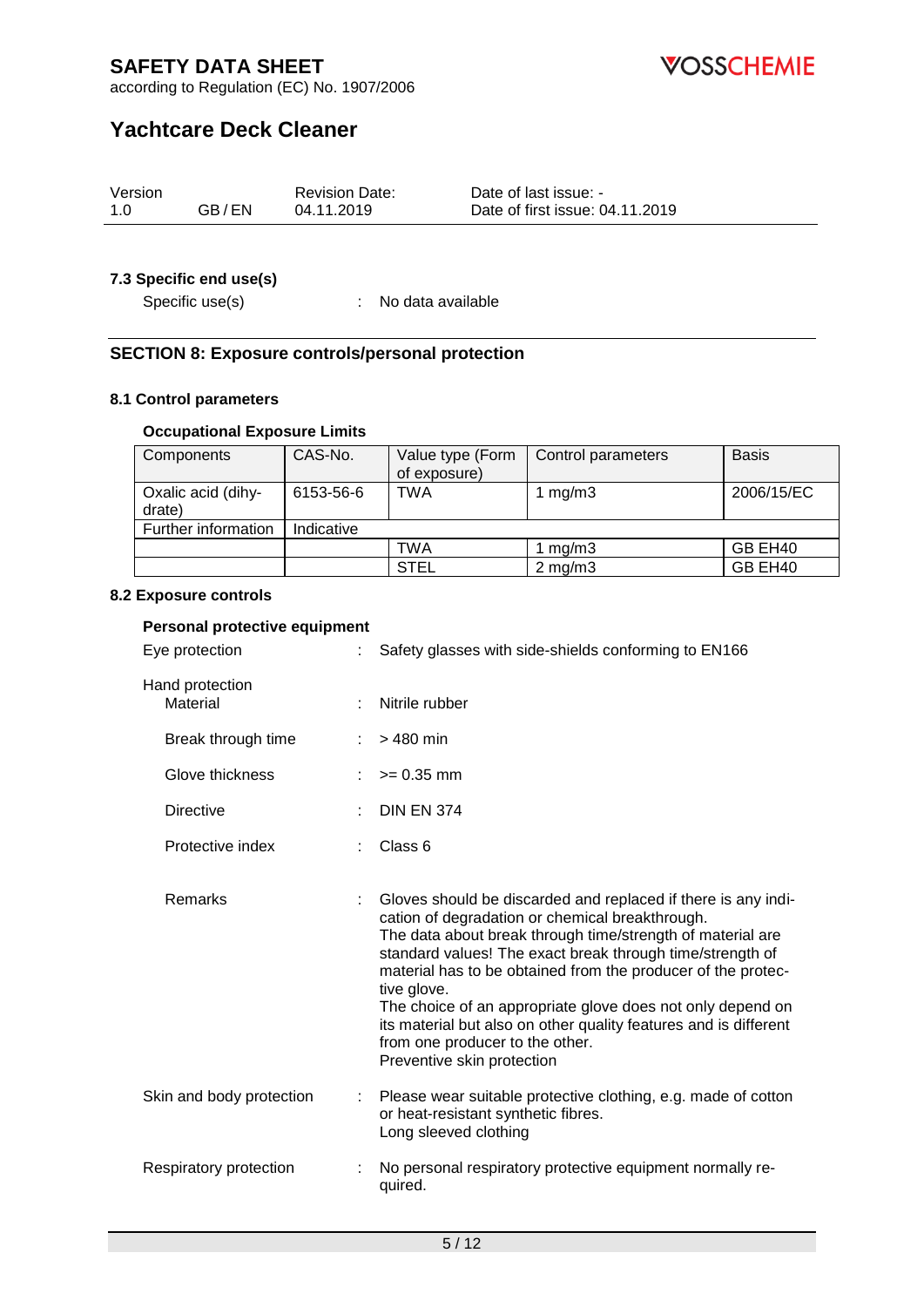**VOSSCHEMIE** 

according to Regulation (EC) No. 1907/2006

# **Yachtcare Deck Cleaner**

| Version | GB/EN               | <b>Revision Date:</b> | Date of last issue: -                                                                                                                                                                                                                                           |
|---------|---------------------|-----------------------|-----------------------------------------------------------------------------------------------------------------------------------------------------------------------------------------------------------------------------------------------------------------|
| 1.0     |                     | 04.11.2019            | Date of first issue: 04.11.2019                                                                                                                                                                                                                                 |
|         | Protective measures |                       | Ensure that eye flushing systems and safety showers are<br>located close to the working place.<br>Wear suitable protective equipment.<br>Avoid contact with the skin and the eyes.<br>Do not breathe vapours or spray mist.<br>Follow the skin protection plan. |

## **SECTION 9: Physical and chemical properties**

### **9.1 Information on basic physical and chemical properties**

| Appearance                                 |                           | viscous                |
|--------------------------------------------|---------------------------|------------------------|
| Colour                                     | t.                        | light blue             |
| Odour                                      | t.                        | slight                 |
| рH                                         |                           | not determined         |
| Melting point/freezing point               | t.                        | not determined         |
| Boiling point/boiling range                |                           | : ca. 100 $^{\circ}$ C |
| Flash point                                | t.                        | Not applicable         |
| Vapour pressure                            | t.                        | 23 hPa (20 °C)         |
| Density                                    |                           | ca. 1 g/cm3 (20 °C)    |
| Solubility(ies)<br>Water solubility        | t.                        | soluble                |
| Partition coefficient: n-<br>octanol/water |                           | No data available      |
| Viscosity<br>Viscosity, dynamic            | t.                        | not determined         |
| Viscosity, kinematic                       | $\mathbb{R}^{\mathbb{Z}}$ | similar to water       |
|                                            |                           |                        |

### **9.2 Other information**

No data available

## **SECTION 10: Stability and reactivity**

#### **10.1 Reactivity**

No decomposition if used as directed.

#### **10.2 Chemical stability**

No decomposition if stored and applied as directed.

## **10.3 Possibility of hazardous reactions**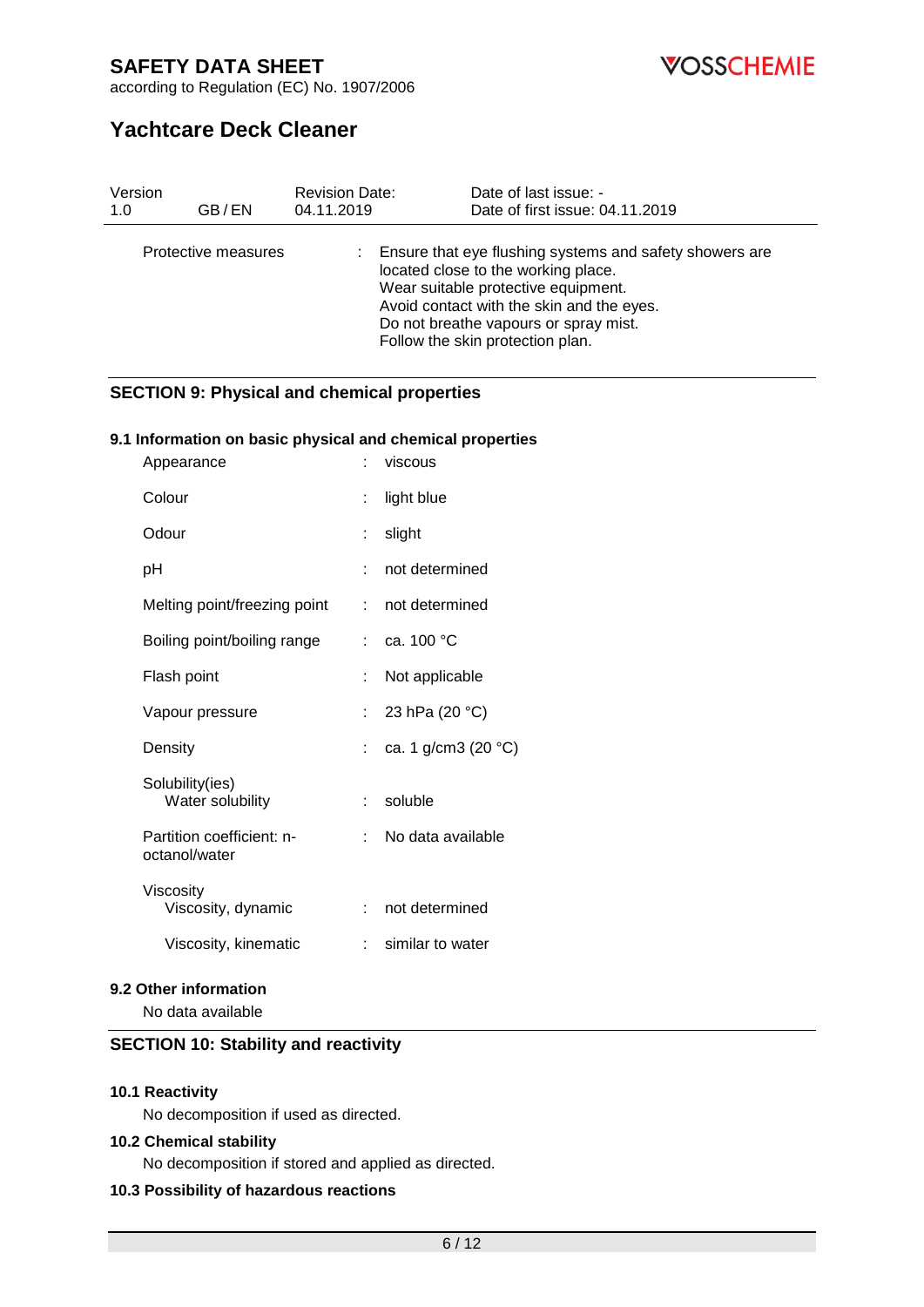**VOSSCHEMIE** 

according to Regulation (EC) No. 1907/2006

# **Yachtcare Deck Cleaner**

| Version<br>1.0 | GB/EN                                                                              | <b>Revision Date:</b><br>04.11.2019 | Date of last issue: -<br>Date of first issue: 04.11.2019               |  |  |
|----------------|------------------------------------------------------------------------------------|-------------------------------------|------------------------------------------------------------------------|--|--|
|                | Hazardous reactions                                                                |                                     | No dangerous reaction known under conditions of normal use.            |  |  |
|                | <b>10.4 Conditions to avoid</b>                                                    |                                     |                                                                        |  |  |
|                | Conditions to avoid                                                                |                                     | Protect from frost, heat and sunlight.                                 |  |  |
|                | 10.5 Incompatible materials                                                        |                                     |                                                                        |  |  |
|                | Materials to avoid                                                                 | ÷                                   | Strong oxidizing agents                                                |  |  |
|                | 10.6 Hazardous decomposition products                                              |                                     | Carbon monoxide, carbon dioxide and unburned hydrocarbons (smoke).     |  |  |
|                | <b>SECTION 11: Toxicological information</b>                                       |                                     |                                                                        |  |  |
|                |                                                                                    |                                     |                                                                        |  |  |
|                | 11.1 Information on toxicological effects                                          |                                     |                                                                        |  |  |
|                | <b>Acute toxicity</b><br>Not classified based on available information.            |                                     |                                                                        |  |  |
|                | <b>Product:</b>                                                                    |                                     |                                                                        |  |  |
|                | Acute oral toxicity                                                                | $\mathbb{Z}^{\times}$               | Acute toxicity estimate: > 2,000 mg/kg<br>Method: Calculation method   |  |  |
|                | Acute dermal toxicity                                                              |                                     | Acute toxicity estimate: $> 2,000$ mg/kg<br>Method: Calculation method |  |  |
|                | Components:                                                                        |                                     |                                                                        |  |  |
|                | Oxalic acid (dihydrate):                                                           |                                     |                                                                        |  |  |
|                | Acute oral toxicity                                                                |                                     | LD50 Oral (Rat): 475 mg/kg                                             |  |  |
|                | Acute dermal toxicity                                                              |                                     | LD50 Dermal (Rabbit): 20,000 mg/kg                                     |  |  |
|                | <b>Skin corrosion/irritation</b><br>Not classified based on available information. |                                     |                                                                        |  |  |
|                | Components:                                                                        |                                     |                                                                        |  |  |
|                | Oxalic acid (dihydrate):<br>Result                                                 |                                     | No skin irritation                                                     |  |  |
|                | Serious eye damage/eye irritation                                                  |                                     |                                                                        |  |  |
|                | Causes serious eye damage.                                                         |                                     |                                                                        |  |  |
|                | Components:                                                                        |                                     |                                                                        |  |  |
|                | Oxalic acid (dihydrate):                                                           |                                     |                                                                        |  |  |
|                | Result                                                                             |                                     | Irreversible effects on the eye                                        |  |  |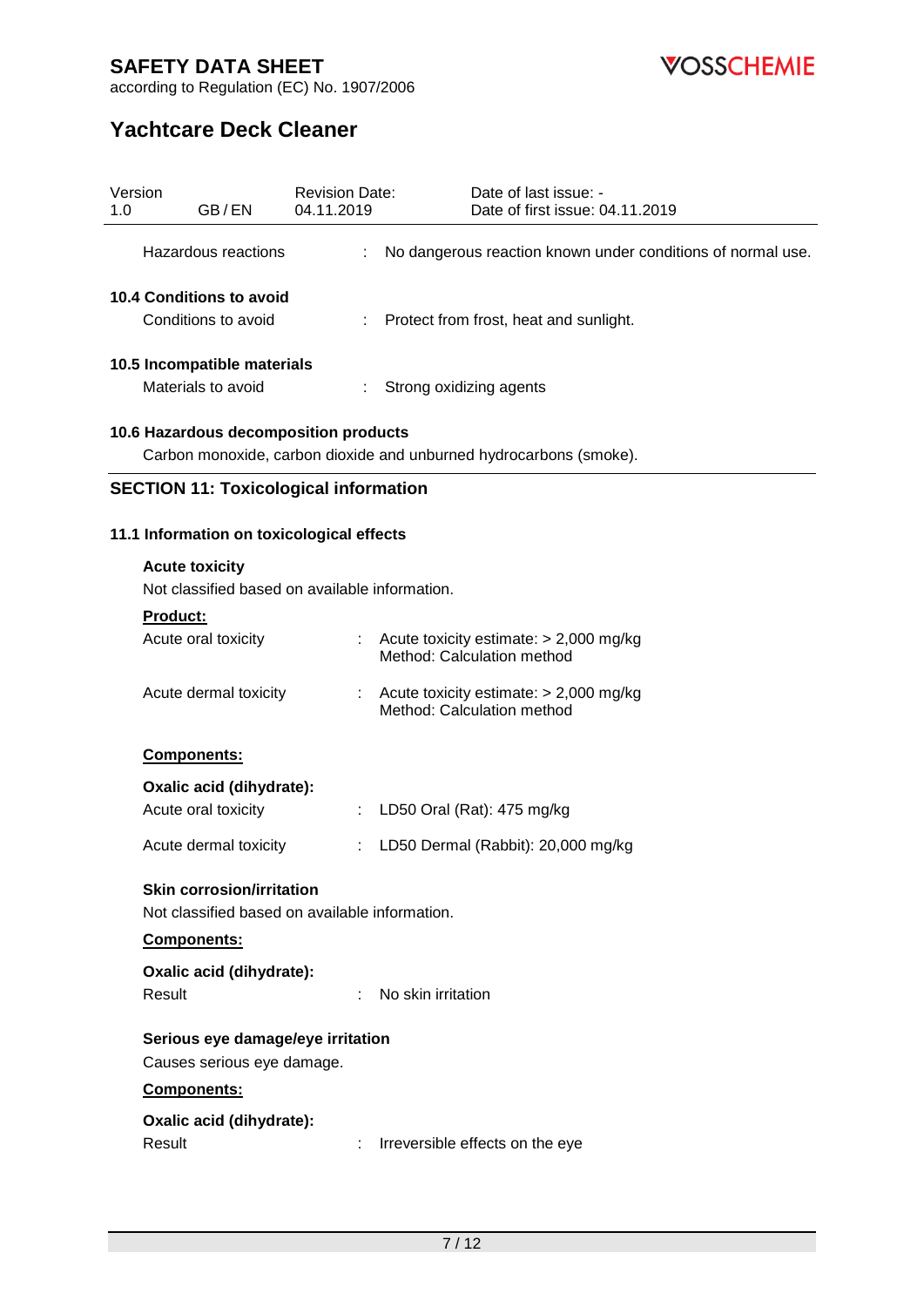

according to Regulation (EC) No. 1907/2006

# **Yachtcare Deck Cleaner**

| Version<br>1.0 | GB/EN                                    | <b>Revision Date:</b><br>04.11.2019            | Date of last issue: -<br>Date of first issue: 04.11.2019 |
|----------------|------------------------------------------|------------------------------------------------|----------------------------------------------------------|
|                | <b>Respiratory or skin sensitisation</b> |                                                |                                                          |
|                | <b>Skin sensitisation</b>                | Not classified based on available information. |                                                          |
|                | <b>Respiratory sensitisation</b>         | Not classified based on available information. |                                                          |
|                | Germ cell mutagenicity                   | Not classified based on available information. |                                                          |
|                | Carcinogenicity                          | Not classified based on available information. |                                                          |
|                | <b>Reproductive toxicity</b>             | Not classified based on available information. |                                                          |
|                | <b>STOT - single exposure</b>            | Not classified based on available information. |                                                          |
|                | <b>STOT - repeated exposure</b>          | Not classified based on available information. |                                                          |
|                | <b>Aspiration toxicity</b>               | Not classified based on available information. |                                                          |

## **SECTION 12: Ecological information**

## **12.1 Toxicity**

### **Components:**

| Oxalic acid (dihydrate):<br>Toxicity to fish                |   | LC50 (Leuciscus idus (Golden orfe)): 160 mg/l<br>Exposure time: 48 h                                                                                    |
|-------------------------------------------------------------|---|---------------------------------------------------------------------------------------------------------------------------------------------------------|
| Toxicity to daphnia and other :<br>aquatic invertebrates    |   | EC50 (Daphnia magna (Water flea)): 162.2 mg/l<br>Exposure time: 48 h<br>Method: OECD Test Guideline 202                                                 |
| Toxicity to algae                                           |   | EC50 (Pseudokirchneriella subcapitata (green algae)): 20.58<br>mg/l<br>End point: Growth rate<br>Exposure time: 72 h<br>Method: OECD Test Guideline 201 |
| <b>Ecotoxicology Assessment</b><br>Chronic aquatic toxicity | ÷ | This product has no known ecotoxicological effects.                                                                                                     |

## **12.2 Persistence and degradability**

### **Components:**

**Oxalic acid (dihydrate):**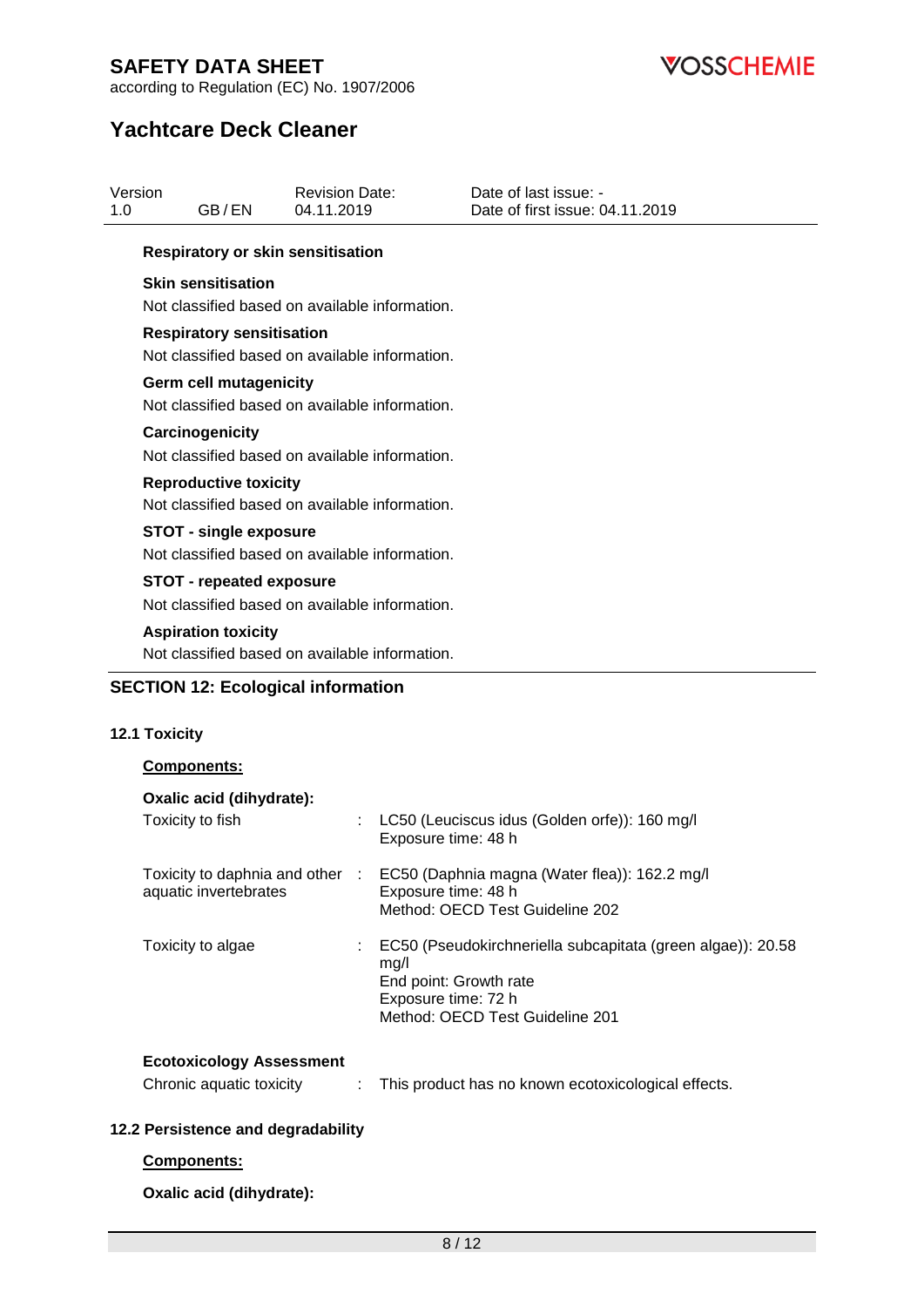**VOSSCHEMIE** 

according to Regulation (EC) No. 1907/2006

# **Yachtcare Deck Cleaner**

| 1.0              | Version<br>GB/EN                                                       | <b>Revision Date:</b><br>04.11.2019 | Date of last issue: -<br>Date of first issue: 04.11.2019                                                                                                                                                   |
|------------------|------------------------------------------------------------------------|-------------------------------------|------------------------------------------------------------------------------------------------------------------------------------------------------------------------------------------------------------|
| Biodegradability |                                                                        |                                     | Result: Readily biodegradable.<br>Biodegradation: 89 %<br>Exposure time: 20 d                                                                                                                              |
|                  | 12.3 Bioaccumulative potential                                         |                                     |                                                                                                                                                                                                            |
|                  | <b>Components:</b>                                                     |                                     |                                                                                                                                                                                                            |
|                  | Oxalic acid (dihydrate):<br>Partition coefficient: n-<br>octanol/water |                                     | log Pow: -1.7 (23 °C)<br>pH: < 2                                                                                                                                                                           |
|                  | 12.4 Mobility in soil<br>No data available                             |                                     |                                                                                                                                                                                                            |
|                  | 12.5 Results of PBT and vPvB assessment                                |                                     |                                                                                                                                                                                                            |
|                  | Product:<br>Assessment                                                 |                                     | This substance/mixture contains no components considered<br>to be either persistent, bioaccumulative and toxic (PBT), or<br>very persistent and very bioaccumulative (vPvB) at levels of<br>0.1% or higher |
|                  | 12.6 Other adverse effects                                             |                                     |                                                                                                                                                                                                            |
|                  | <b>Product:</b><br>Additional ecological infor-<br>mation              | $\mathcal{L}^{\mathcal{L}}$ .       | No data available                                                                                                                                                                                          |
|                  | <b>SECTION 13: Disposal considerations</b>                             |                                     |                                                                                                                                                                                                            |
|                  | 13.1 Waste treatment methods                                           |                                     |                                                                                                                                                                                                            |
|                  | Product                                                                |                                     | Dispose of in accordance with local regulations<br>Send to a licensed waste management company.                                                                                                            |
|                  | Contaminated packaging                                                 |                                     | Packaging that is not properly emptied must be disposed of as<br>the unused product.<br>Dispose of in accordance with local regulations.                                                                   |
|                  | <b>Waste Code</b>                                                      |                                     | The following Waste Codes are only suggestions:<br>08 01 15, aqueous sludges containing paint or varnish con-                                                                                              |

## **SECTION 14: Transport information**

## **14.1 UN number**

Not regulated as a dangerous good

## **14.2 UN proper shipping name**

Not regulated as a dangerous good

taining organic solvents or other hazardous substances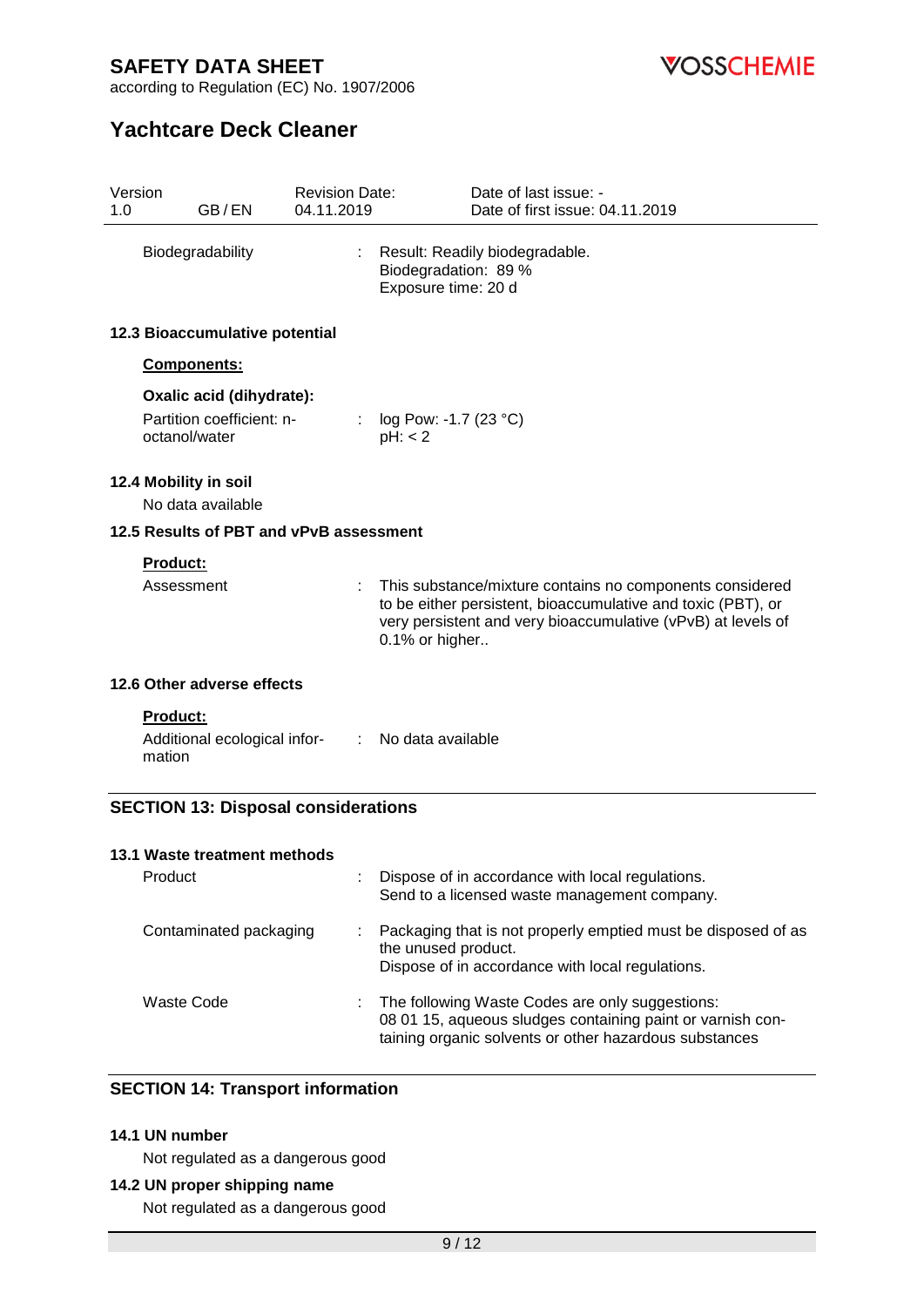*VOSSCHEMIE* 

according to Regulation (EC) No. 1907/2006

# **Yachtcare Deck Cleaner**

| Version |       | <b>Revision Date:</b> | Date of last issue: -           |
|---------|-------|-----------------------|---------------------------------|
| 1.0     | GB/EN | 04.11.2019            | Date of first issue: 04.11.2019 |

### **14.3 Transport hazard class(es)**

Not regulated as a dangerous good

### **14.4 Packing group**

Not regulated as a dangerous good

### **14.5 Environmental hazards**

Not regulated as a dangerous good

### **14.6 Special precautions for user**

Not applicable

### **14.7 Transport in bulk according to Annex II of Marpol and the IBC Code**

Not applicable for product as supplied.

## **SECTION 15: Regulatory information**

**15.1 Safety, health and environmental regulations/legislation specific for the substance or mixture** REACH - Candidate List of Substances of Very High [155] Not applicable Concern for Authorisation (Article 59).

| REACH - List of substances subject to authorisation<br>(Annex XIV)                                                                                   | t. | Not applicable |
|------------------------------------------------------------------------------------------------------------------------------------------------------|----|----------------|
| Regulation (EC) No 1005/2009 on substances that de-<br>plete the ozone layer                                                                         |    | Not applicable |
| Regulation (EC) No 850/2004 on persistent organic pol-<br>lutants                                                                                    |    | Not applicable |
| REACH - Restrictions on the manufacture, placing on<br>the market and use of certain dangerous substances,<br>preparations and articles (Annex XVII) |    | Not applicable |

Seveso III: Directive 2012/18/EU of the European Parliament and of the Council on the control of major-accident hazards involving dangerous substances. Not applicable

| Regulation (EC) No.  | < 5%: anionic surfactants, preservation agents, Colorant |  |  |
|----------------------|----------------------------------------------------------|--|--|
| 648/2004, as amended |                                                          |  |  |

#### **15.2 Chemical safety assessment**

## **SECTION 16: Other information**

| <b>Full text of H-Statements</b>        |  |                                            |  |
|-----------------------------------------|--|--------------------------------------------|--|
| H302                                    |  | $:$ Harmful if swallowed.                  |  |
| H312                                    |  | $\therefore$ Harmful in contact with skin. |  |
| H318                                    |  | : Causes serious eye damage.               |  |
| <b>Full text of other abbreviations</b> |  |                                            |  |

| Acute Tox. | Acute toxicity |
|------------|----------------|
|            |                |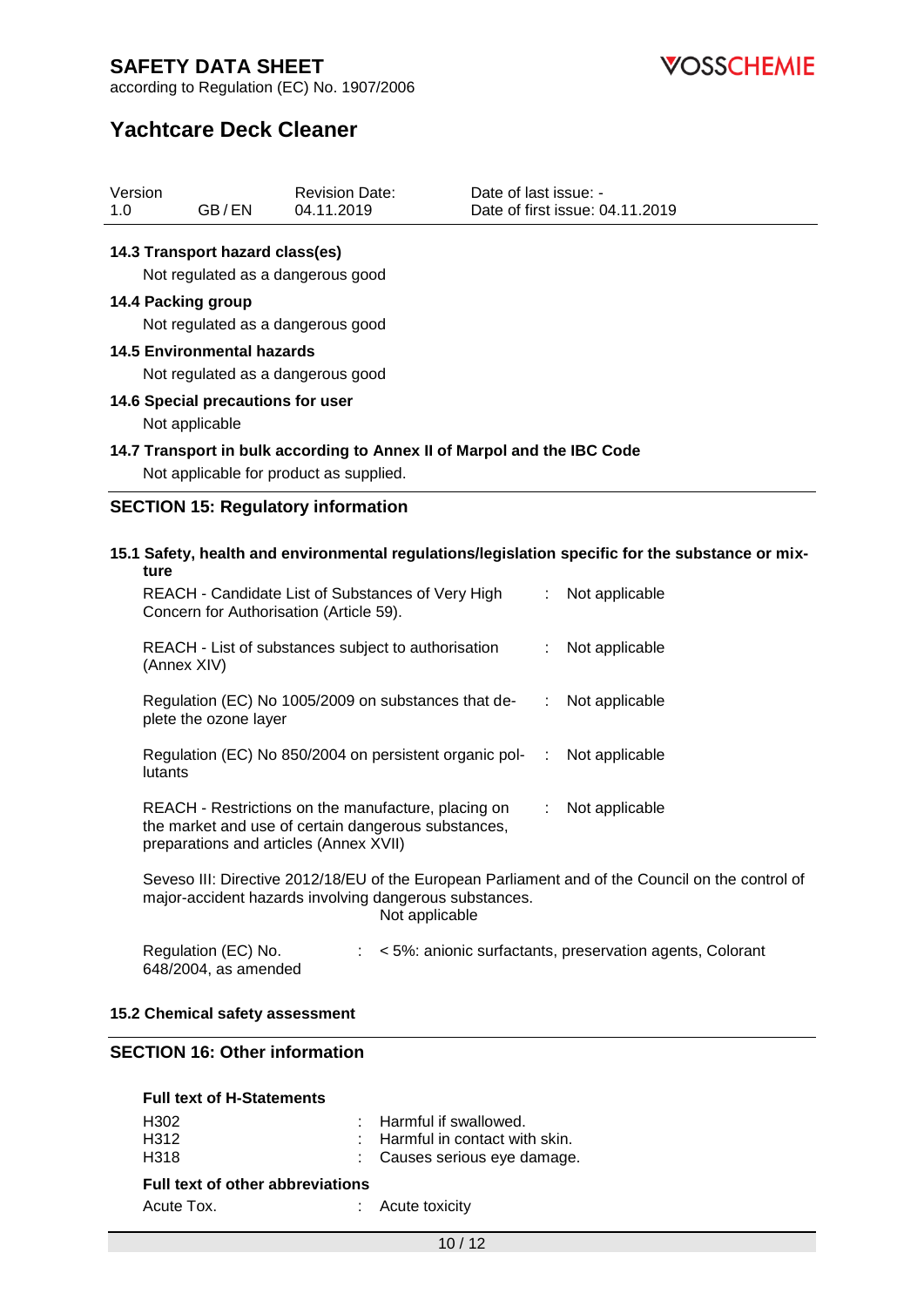**OSSCHEMIE** 

according to Regulation (EC) No. 1907/2006

# **Yachtcare Deck Cleaner**

| Version                           |                                                     | <b>Revision Date:</b> | Date of last issue: -                                                                                                                                                                                                                                                                |
|-----------------------------------|-----------------------------------------------------|-----------------------|--------------------------------------------------------------------------------------------------------------------------------------------------------------------------------------------------------------------------------------------------------------------------------------|
| 1.0                               | GB/EN                                               | 04.11.2019            | Date of first issue: 04.11.2019                                                                                                                                                                                                                                                      |
| Eye Dam.<br>2006/15/EC<br>GB EH40 | 2006/15/EC / TWA<br>GB EH40 / TWA<br>GB EH40 / STEL |                       | : Serious eye damage<br>: Europe. Indicative occupational exposure limit values<br>: UK. EH40 WEL - Workplace Exposure Limits<br>: Limit Value - eight hours<br>: Long-term exposure limit (8-hour TWA reference period)<br>: Short-term exposure limit (15-minute reference period) |

ADN - European Agreement concerning the International Carriage of Dangerous Goods by Inland Waterways; ADR - European Agreement concerning the International Carriage of Dangerous Goods by Road; AICS - Australian Inventory of Chemical Substances; ASTM - American Society for the Testing of Materials; bw - Body weight; CLP - Classification Labelling Packaging Regulation; Regulation (EC) No 1272/2008; CMR - Carcinogen, Mutagen or Reproductive Toxicant; DIN - Standard of the German Institute for Standardisation; DSL - Domestic Substances List (Canada); ECHA - European Chemicals Agency; EC-Number - European Community number; ECx - Concentration associated with x% response; ELx - Loading rate associated with x% response; EmS - Emergency Schedule; ENCS - Existing and New Chemical Substances (Japan); ErCx - Concentration associated with x% growth rate response; GHS - Globally Harmonized System; GLP - Good Laboratory Practice; IARC - International Agency for Research on Cancer; IATA - International Air Transport Association; IBC - International Code for the Construction and Equipment of Ships carrying Dangerous Chemicals in Bulk; IC50 - Half maximal inhibitory concentration; ICAO - International Civil Aviation Organization; IECSC - Inventory of Existing Chemical Substances in China; IMDG - International Maritime Dangerous Goods; IMO - International Maritime Organization; ISHL - Industrial Safety and Health Law (Japan); ISO - International Organisation for Standardization; KECI - Korea Existing Chemicals Inventory; LC50 - Lethal Concentration to 50 % of a test population; LD50 - Lethal Dose to 50% of a test population (Median Lethal Dose); MARPOL - International Convention for the Prevention of Pollution from Ships; n.o.s. - Not Otherwise Specified; NO(A)EC - No Observed (Adverse) Effect Concentration; NO(A)EL - No Observed (Adverse) Effect Level; NOELR - No Observable Effect Loading Rate; NZIoC - New Zealand Inventory of Chemicals; OECD - Organization for Economic Co-operation and Development; OPPTS - Office of Chemical Safety and Pollution Prevention; PBT - Persistent, Bioaccumulative and Toxic substance; PICCS - Philippines Inventory of Chemicals and Chemical Substances; (Q)SAR - (Quantitative) Structure Activity Relationship; REACH - Regulation (EC) No 1907/2006 of the European Parliament and of the Council concerning the Registration, Evaluation, Authorisation and Restriction of Chemicals; RID - Regulations concerning the International Carriage of Dangerous Goods by Rail; SADT - Self-Accelerating Decomposition Temperature; SDS - Safety Data Sheet; SVHC - Substance of Very High Concern; TCSI - Taiwan Chemical Substance Inventory; TRGS - Technical Rule for Hazardous Substances; TSCA - Toxic Substances Control Act (United States); UN - United Nations; vPvB - Very Persistent and Very Bioaccumulative

#### **Further information**

| <b>Classification of the mixture:</b> |      | <b>Classification procedure:</b> |
|---------------------------------------|------|----------------------------------|
| Eye Dam. 1                            | H318 | Calculation method               |

The information provided in this Safety Data Sheet is correct to the best of our knowledge, information and belief at the date of its publication. The information given is designed only as a guidance for safe handling, use, processing, storage, transportation, disposal and release and is not to be considered a warranty or quality specification. The information relates only to the specific material designated and may not be valid for such material used in combination with any other materials or in any process, unless specified in the text.